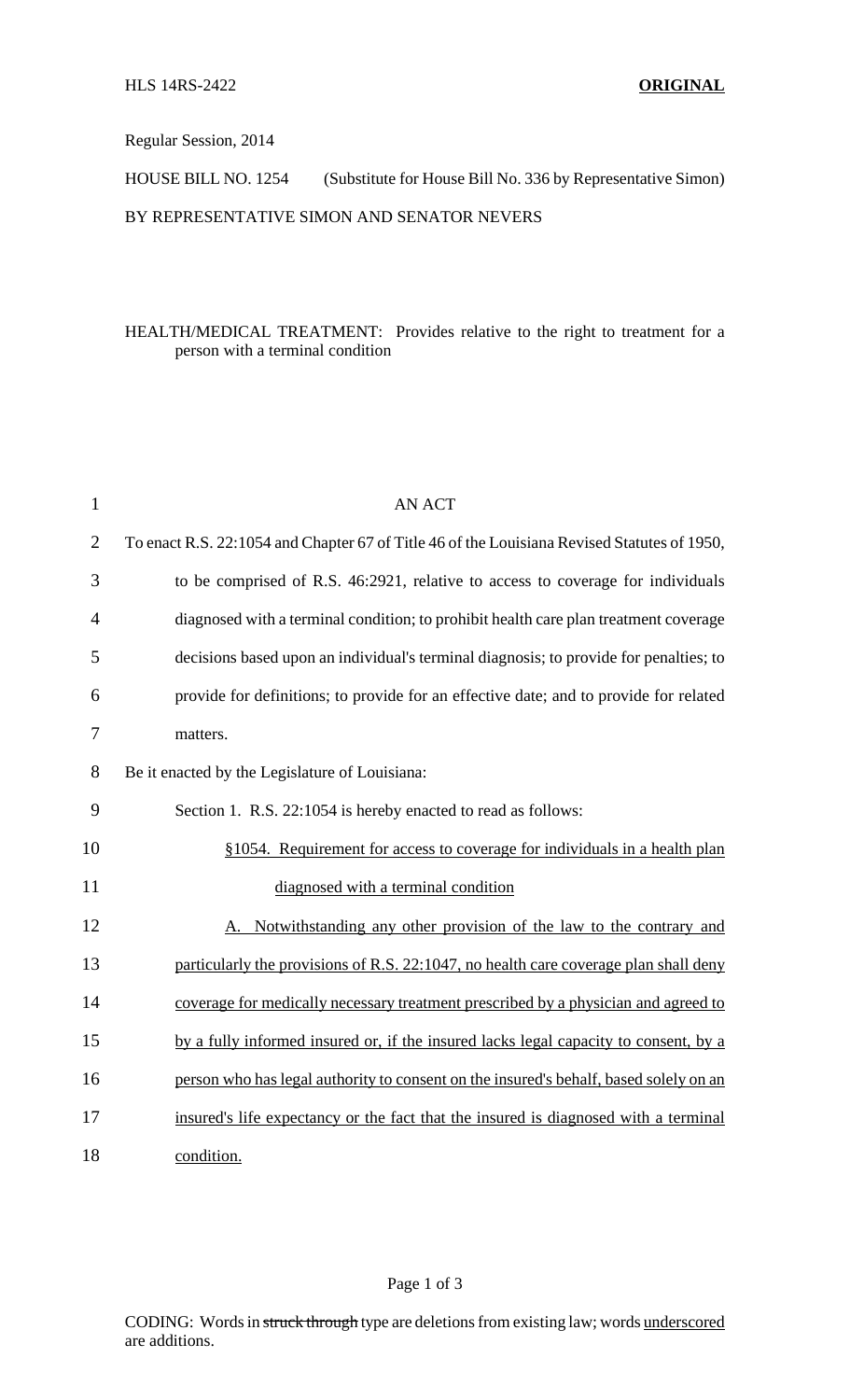| $\mathbf{1}$   | B. Refusing coverage for medically necessary treatment to be rendered to an               |
|----------------|-------------------------------------------------------------------------------------------|
| $\overline{2}$ | insured based solely on the insured's life expectancy or the fact that the insured is     |
| 3              | diagnosed with a terminal condition shall be a violation of this Section.                 |
| $\overline{4}$ | $C(1)$ As used in this Section, "terminal condition" means any malignancy                 |
| 5              | or chronic end-stage cardiovascular or cerebral vascular disease that is likely to        |
| 6              | result in the insured's death.                                                            |
| 7              | (2) As used in this Section, "health coverage plan" means any hospital,                   |
| 8              | health or medical insurance policy, hospital or medical service contract, employee        |
| 9              | welfare benefit plan, contract or agreement with a health maintenance organization        |
| 10             | or a preferred provider organization, health and accident insurance policy, or any        |
| 11             | other insurance contract of this type, including a group insurance plan and the Office    |
| 12             | of Group Benefits programs.                                                               |
| 13             | Section 2. Chapter 67 of Title 46 of the Louisiana Revised Statutes of 1950,              |
| 14             | comprised of R.S. 46:2921, is hereby enacted to read as follows:                          |
| 15             | CHAPTER 67. INDIVIDUALS WITH A TERMINAL CONDITION                                         |
| 16             | §2921. Requirement for access to coverage for individuals diagnosed with a terminal       |
| 17             | condition                                                                                 |
| 18             | A. Notwithstanding any other provision of the law to the contrary, no health              |
| 19             | benefit paid directly or indirectly with state funds including but not limited to         |
| 20             | Medicaid shall deny coverage for medically necessary treatment prescribed by a            |
| 21             | physician and agreed to by a fully informed individual or, if the individual lacks        |
| 22             | legal capacity to consent, by a person who has legal authority to consent on the          |
| 23             | individual's behalf, based solely on an individual's life expectancy or the fact that the |
| 24             | individual has been diagnosed with a terminal condition.                                  |
| 25             | B. Refusing coverage for medically necessary treatment to be rendered to an               |
| 26             | individual based solely on the individual's life expectancy or the fact that the          |
| 27             | individual has been diagnosed with a terminal condition shall be a violation of this      |
|                |                                                                                           |